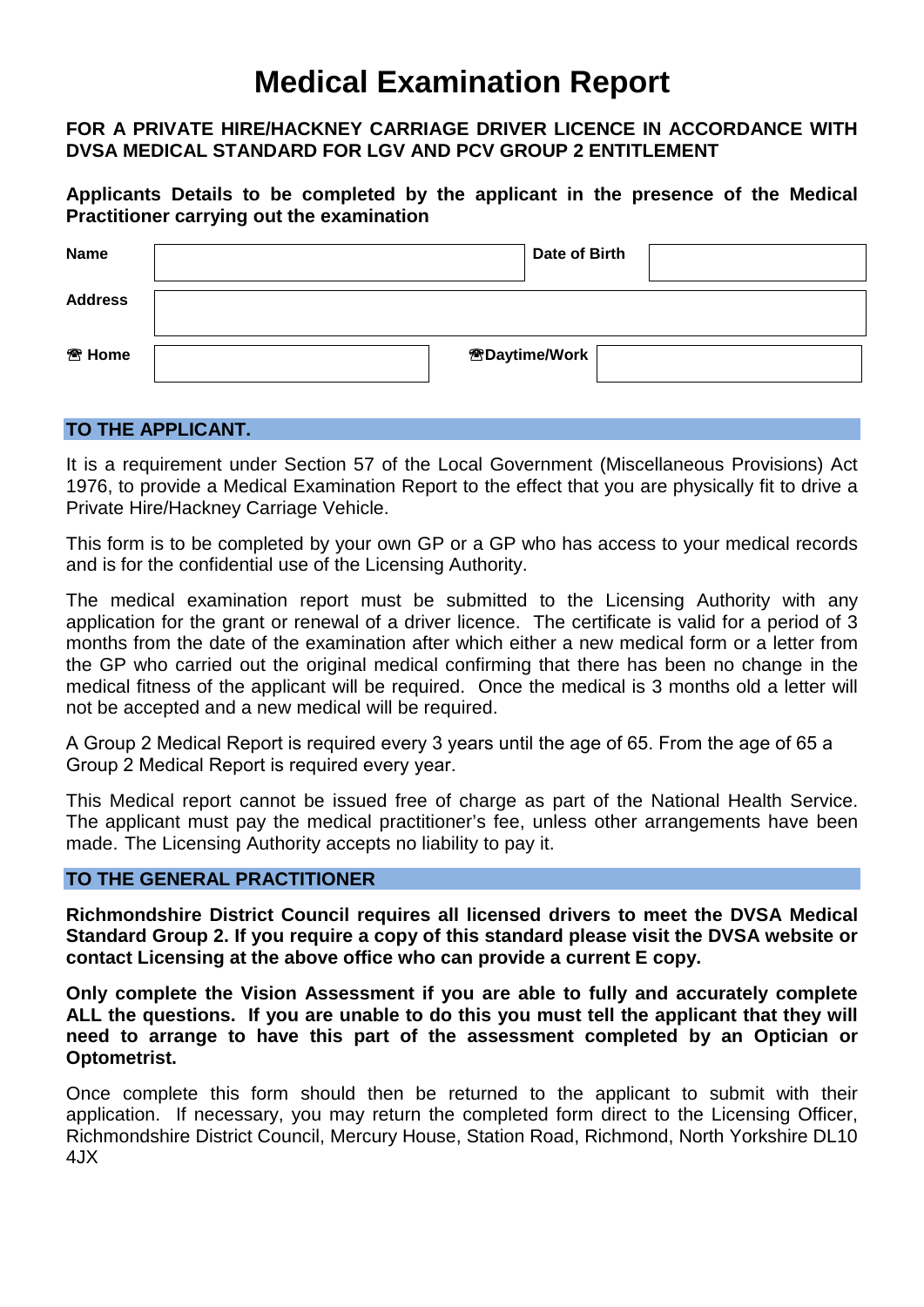#### **Guidance Notes - Medical Standards For Drivers of Passenger Carrying Vehicles**

Medical standards for drivers of passenger carrying vehicles are higher than those required for Group 1 (car and motorcycle drivers.

- 1. **Eyesight** Applicants must have, as measured by the 6 metre Snellen chart:
	- A visual acuity of at least 6/7.5 (decimal Snellen equivalent 0.8) in the better eye
	- A visual acuity of at least 6/60 (decimal Snellen equivalent 0.1) in the worse eye This may be achieved with or without glasses or contact lenses.
	- If glasses are worn, the distance spectacle prescription of either lens used must not be of a corrective power greater than plus 8 (+8) dioptres.

**Visual Field -** The horizontal visual field should be a least 160 degrees; the extension should be a least 70 degrees left and right and 30 degrees up and down. No defects should be present within a radius of the central 30m degrees.

**Monocular Vision -** Drivers who have sight in one eye only or their sight in one eye has deteriorated to less than 0.05 (3/60) cannot normally be licensed to drive Group 2 vehicles.

**Uncontrolled Symptoms of Double Vision -** If you have uncontrolled symptoms of double vision, or you have double vision treated with a patch, you will not be allowed to hold a Group 2 licence.

2. **Epilepsy or Liability to Epileptic Attacks -** If you have been diagnosed as having epilepsy, (this includes all events; major, minor and auras), you will need to remain free of seizures without taking anti-epilepsy medication for 10 years. If you have a condition that causes an increased liability to seizures, for example a serious head injury, the risk of you having a seizure must have fallen to no greater than 2% per annum prior to application.

**Isolated Seizure -** If you have had only an isolated seizure, you may be entitled to drive from the date of the seizure, provided that you are able to satisfy the following criteria:

- No relevant structural abnormality has been found in the brain on imaging
- No definite epileptic activity has been found on EEG (record of brain waves)
- You have not been prescribed medication to treat the seizure for at least 5 years since the seizure
- You have the support of your neurologist
- Your risk of a further seizure is considered to be 2% or less per annum (each year)
- 3. **Insulin Treated Diabetes -** If you have insulin treated diabetes you may be eligible to apply for a Group 2 licence. An annual assessment by a hospital consultant specialising in the treatment of diabetes is required and you will have to meet strict criteria for controlling and monitoring your diabetes. This includes having at least 3 months of blood glucose readings available for inspection on a blood glucose meter with a memory function.
- 4. **Other Medical Conditions** An applicant is likely to be refused a Group 2 licence if they cannot meet the recommended medical guidelines for any of the following:
	- With 3 months of a coronary artery bypass graft (CABG)
	- Angina, heart failure or cardiac arrhythmia which remains uncontrolled
	- Implanted cardiac defibrillator
	- Hypertension where the blood pressure is persistently 180 systolic or more and/or 100 diastolic or more
	- A stroke or transient ischemic attach (TIA) within the last 12 months
	- Unexplained loss of consciousness with liability to recurrence
	- Meniere's disease, or any other sudden and disabling vertigo within the past year, with a liability to recurrence
	- Major brain surgery and/or recent severe head injury with serious continuing after-effects or a likelihood of causing seizures
	- Parkinson's disease, multiple sclerosis or other chronic neurological disorders with symptoms likely to affect safe driving
	- Psychotic illness in the past 3 years
	- Serious psychiatric illness
	- If major psychotropic or neuroleptic medication is being taken
	- Alcohol and/or drug misuse in the past 1 year of alcohol and/or drug dependence in the past 3 years
	- **Dementia**
	- Cognitive impairment likely to affect safe driving
	- Any malignant condition in the last 2 years, with a significant liability to metastasise (spread) to the brain
	- Any other serious medical condition likely to affect the safe driving of a Group 2 vehicle
	- Cancer of the lung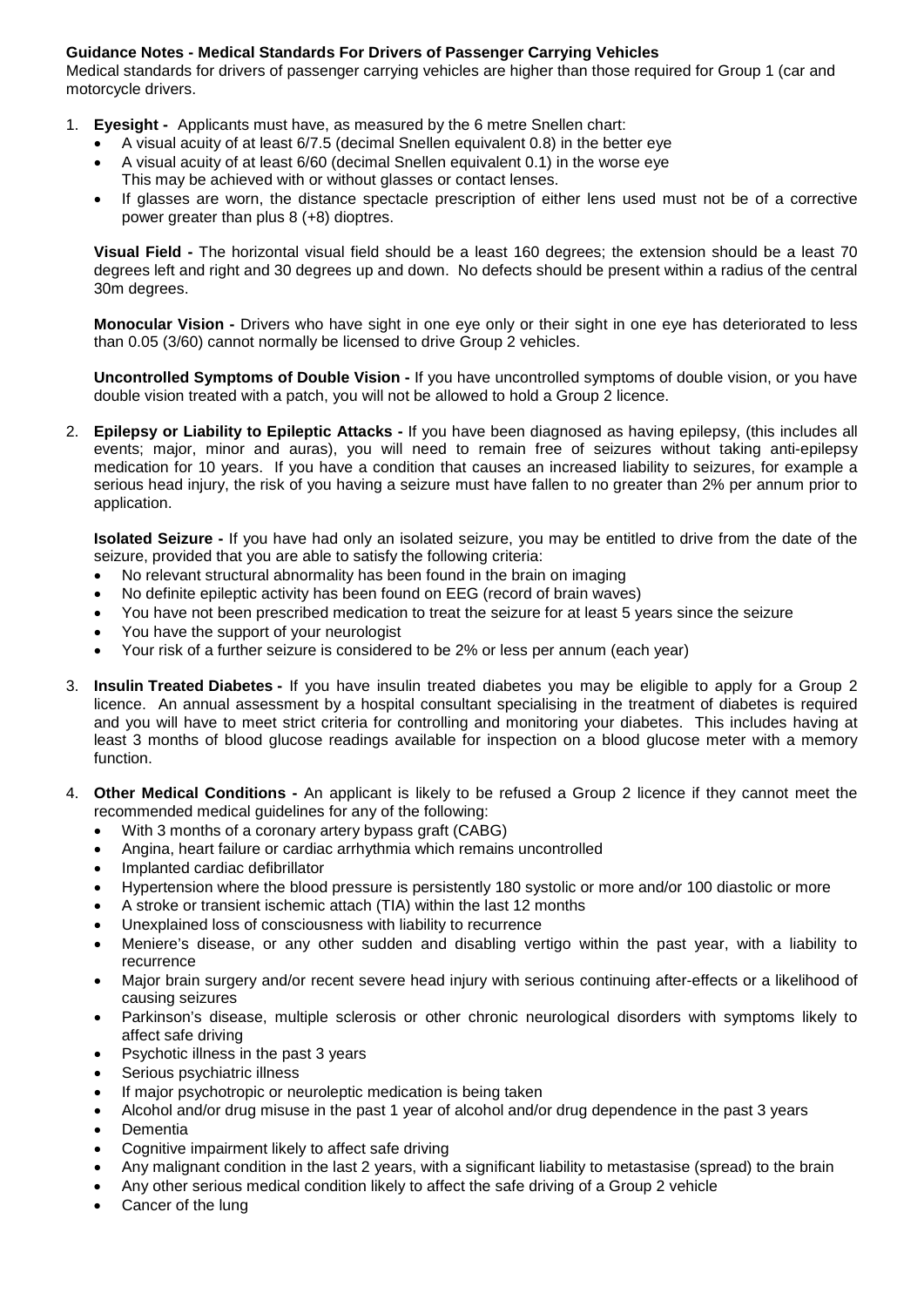# **Vision Assessment To be completed by a Doctor or Optician/Optometrist**

- Note: Visual acuities, as measured by the 6 metre Snellen Chart, must be a least 6/7.5 (decimal Snellen equivalent 0.8) in the better eye and a least 6/60 (decimal Snellen equivalent 0.1) in the other eye. Corrective lenses may be worn to chieve this standard. A LogMAR reading is acceptable.
- 1) If using a scale other than standard Snellen please specify accordingly

|  | Snellen expressed as a decimal |  | LogMar |
|--|--------------------------------|--|--------|
|--|--------------------------------|--|--------|

2). Please state the visual acuities **of each eye** in terms of the 6m Snellen chart.

|         | <b>Uncorrected</b>                                                                                                                              | Corrected (using prescription worn for driving) |      |     |           |
|---------|-------------------------------------------------------------------------------------------------------------------------------------------------|-------------------------------------------------|------|-----|-----------|
|         | Right<br>Left                                                                                                                                   | Right                                           | Left |     |           |
|         |                                                                                                                                                 |                                                 |      | Yes | No.       |
| 3).     | If glasses were worn, was the distance spectacle prescription of either lens<br>used of a corrective power greater than plus $8 (+8)$ dioptres? |                                                 |      |     |           |
| 4).     | If a correction is worn for driving, is it well tolerated?                                                                                      |                                                 |      |     |           |
|         | If you answer Yes to any of the following, give details in the box provided.                                                                    |                                                 |      | Yes | <b>No</b> |
| $(5)$ . | Is there a history of any medical condition that may affect the applicants binocular<br>field of vision (central and /or peripheral)?           |                                                 |      |     |           |
| $6$ ).  | Is there diplopia?                                                                                                                              |                                                 |      |     |           |
|         | Is it controlled? If Yes, please give details in the box provided below                                                                         |                                                 |      |     |           |
| 7).     | Is there any reason to believe that there is impairment of contrast sensitivity or<br>intolerance to glare?                                     |                                                 |      |     |           |

8). Does the applicant have any other opthalmic condition?

**Details** 

| Date of Examination                   |  |
|---------------------------------------|--|
| Name (Print)                          |  |
| Signature                             |  |
| Date of Signature                     |  |
| Your GOC, HPC or<br><b>GMC Number</b> |  |
|                                       |  |

| Doctor/Optometrist/Optician's stamp |
|-------------------------------------|
|                                     |
|                                     |
|                                     |
|                                     |
|                                     |
|                                     |
|                                     |
|                                     |
|                                     |
|                                     |
|                                     |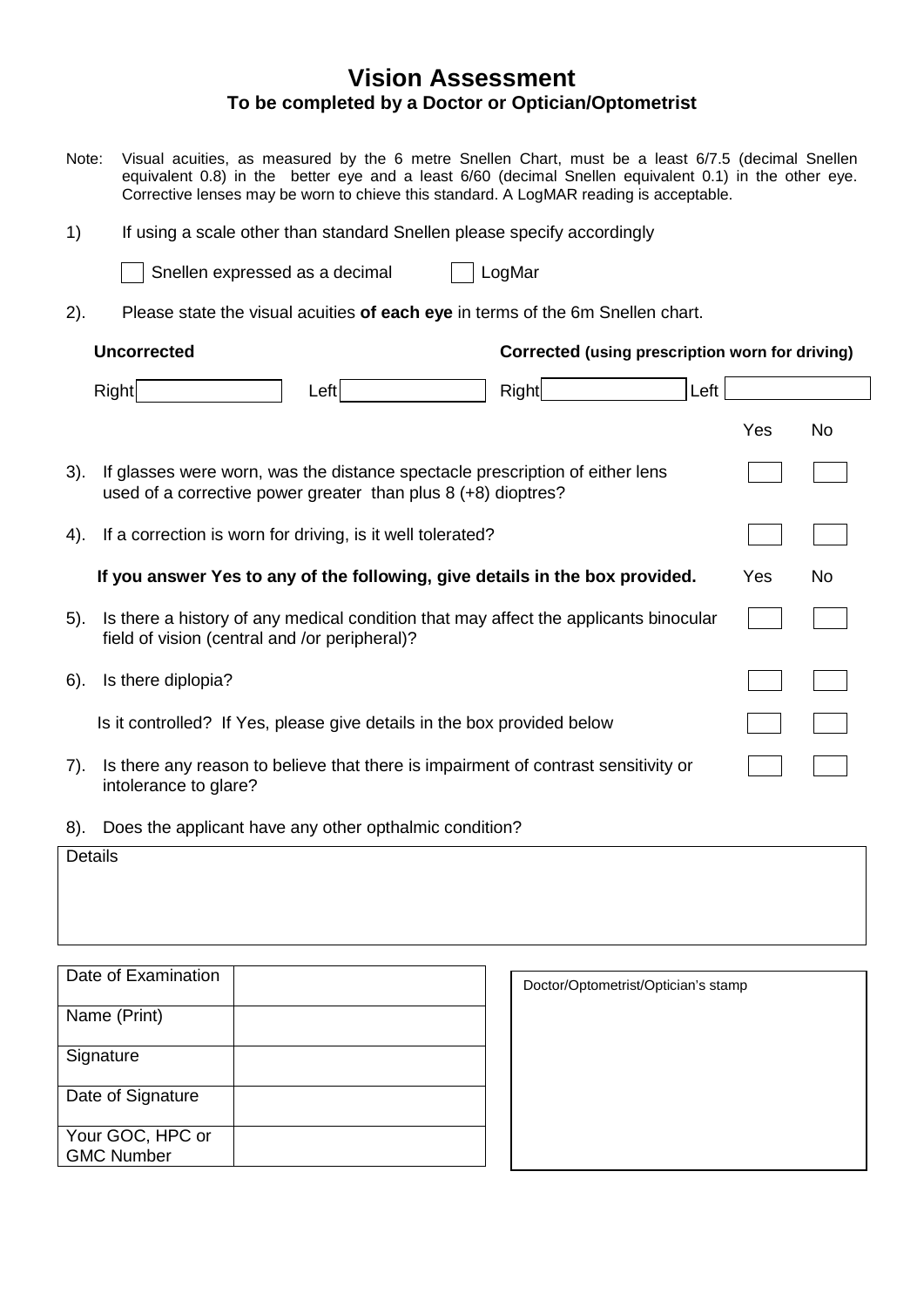**This page has been left blank**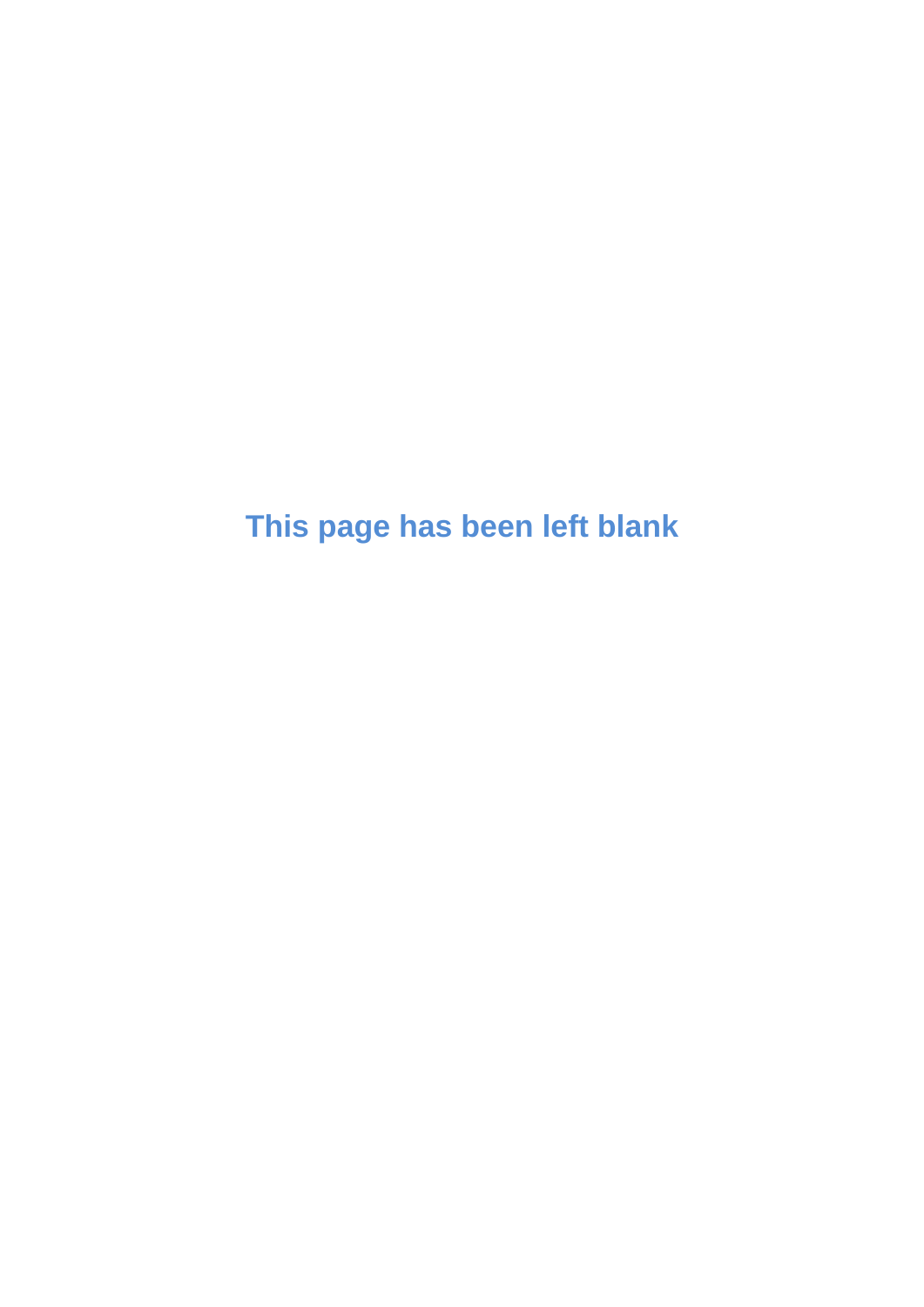# **Medical Examination Report**

# **FOR A PRIVATE HIRE/HACKNEY CARRIAGE DRIVER LICENCE IN ACCORDANCE WITH DVSA MEDICAL STANDARD FOR LGV And PCV GROUP 2 ENTITLEMENT**

# **Applicant's Details**

To be completed by your own Doctor or a Doctor who has access to your medical records. Taking into account the criteria for Group 2 vocational drivers as set out in "Medical Aspects of Fitness to Drive" and the latest edition of the DVSA publication "At a Glance Guide for Current Medical Standard of Fitness To Drive"

|    |    | <b>Section 1 - Nervous System</b>                                                                                                          |                     |     |    |
|----|----|--------------------------------------------------------------------------------------------------------------------------------------------|---------------------|-----|----|
|    |    | Please answer questions 1, 2,3 and 4 (a-h) fully                                                                                           |                     |     |    |
| 1) |    | Has the applicant had any form of seizure?<br>If NO, please go to question 2<br>If YES, please answer questions (a) to (f)                 |                     | Yes | Νo |
|    | a) | Has the applicant had more than one attack?                                                                                                |                     |     |    |
|    | b) | Please give date of first and last attack                                                                                                  | <b>First Attack</b> |     |    |
|    |    |                                                                                                                                            | <b>Last Attack</b>  |     |    |
|    | C) | Is the applicant currently on anti-epileptic medication?<br>If YES, please fill in current medication in Section 14                        |                     |     |    |
|    | d) | If no longer treated, please give date when treatment ended                                                                                |                     |     |    |
|    | e) | Has the applicant had a brain scan or EEG?                                                                                                 |                     |     |    |
|    | f) | Did the investigation at (e) indicate that the risk of further seizure is greater than<br>2% per annum?                                    |                     |     |    |
| 2) |    | Is there a history of blackout or impaired consciousness within the last 5 years?<br>If YES, please give date(s) and details in Section 12 |                     |     |    |
| 3) |    | Does the applicant suffer from narcolepsy or cataplexy?<br>If YES, please give date(s) and details in Section 12                           |                     |     |    |
| 4) |    | Is there a history of, or evidence of ANY conditions listed at (a) to (h) below?<br>If YES, please give full details at Section 12.        |                     |     |    |
|    | a) | <b>Stroke or TIA</b>                                                                                                                       |                     |     |    |
|    |    | If YES, please give date                                                                                                                   |                     |     |    |
|    |    | Has there been a full recovery?                                                                                                            |                     |     |    |
|    |    | Has a carotid ultra sound been undertaken?                                                                                                 |                     |     |    |
|    | b) | Sudden and disabling dizziness/vertigo with the last year with a liability to recur                                                        |                     |     |    |
|    | C) | Subarachnoid haemorrhage                                                                                                                   |                     |     |    |
|    | d) | Serious traumatic brain injury within the last 10 years                                                                                    |                     |     |    |
|    | e) | Any form of brain tumour                                                                                                                   |                     |     |    |
|    | f) | Other brain surgery or abnormality                                                                                                         |                     |     |    |
|    | g  | <b>Chronic neurological disorders</b>                                                                                                      |                     |     |    |
|    | h  | <b>Parkinson's disease</b>                                                                                                                 |                     |     |    |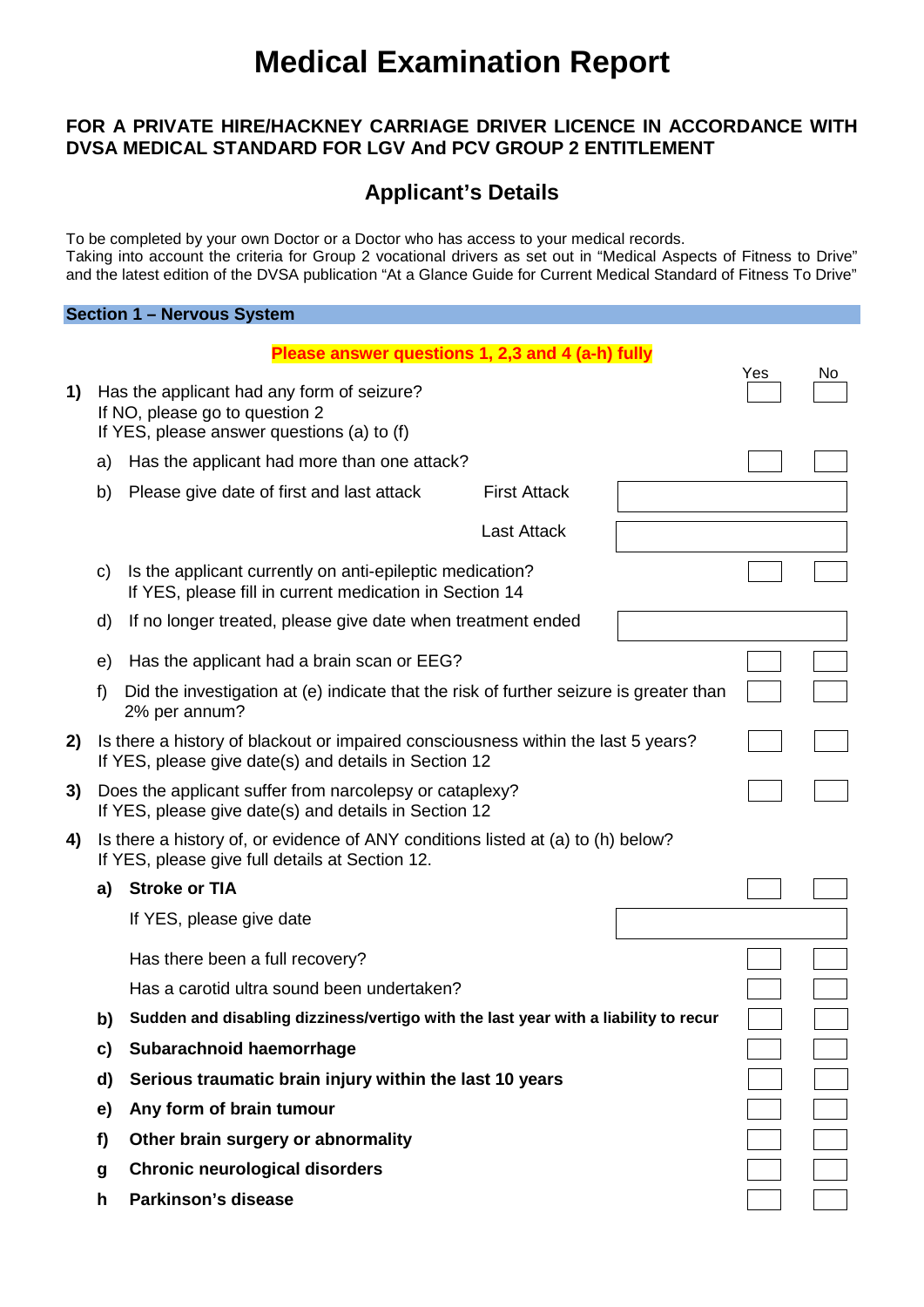|    |    | <b>Section 2 - Diabetes Mellitus</b>                                                                                                                                                                                              |                         |
|----|----|-----------------------------------------------------------------------------------------------------------------------------------------------------------------------------------------------------------------------------------|-------------------------|
|    |    |                                                                                                                                                                                                                                   | Yes<br><b>No</b>        |
| 1) |    | Does the applicant have diabetes mellitus?<br>If NO, please go to Section 3 If YES, please answer the following questions.                                                                                                        |                         |
| 2) | a) | Is the diabetes managed by Insulin?                                                                                                                                                                                               |                         |
|    |    | If YES, please give date started on insulin                                                                                                                                                                                       |                         |
|    | b) | If treated with insulin, are there a least 3 months of blood glucose readings<br>stored on a memory meter(s)?                                                                                                                     |                         |
|    |    | If NO, please give details in Section 12.                                                                                                                                                                                         |                         |
|    | C) | Other injectable treatments?                                                                                                                                                                                                      |                         |
|    |    | A Sulphonylurea or a Glinide?                                                                                                                                                                                                     |                         |
|    |    | Oral hypoglycaemic agents and diet?                                                                                                                                                                                               |                         |
|    |    | Diet only?                                                                                                                                                                                                                        |                         |
| 3) | a) | Does the applicant test blood glucose at least twice every day?                                                                                                                                                                   |                         |
|    | b) | Does the applicant test at times relevant to driving?                                                                                                                                                                             |                         |
|    | C) | Does the applicant keep fast acting carbohydrate within easy reach when<br>driving?                                                                                                                                               |                         |
|    | d) | Does the applicant have a clear understanding of diabetes and thenecessary<br>precautions for safe driving?                                                                                                                       |                         |
| 4) |    | Is there any evidence of impaired awareness of hypoglycaemia?                                                                                                                                                                     |                         |
| 5) |    | Is there a history of hypoglycaemia in the last 12 months requiring the assistance of<br>another person?                                                                                                                          |                         |
| 6) |    | Is there evidence of:                                                                                                                                                                                                             |                         |
|    | a) | Loss of visual field?                                                                                                                                                                                                             |                         |
|    | b) | Severe peripheral neuropathy, sufficient to impair limb function for safe driving?                                                                                                                                                |                         |
|    |    | If YES, to any of 4 to 6 above, please give details in Section 12.                                                                                                                                                                |                         |
| 7) |    | Has there been laser treatment or intra-vitreal treatment for retinopathy?                                                                                                                                                        |                         |
|    |    | If YES, please give dates of treatment                                                                                                                                                                                            |                         |
|    |    | <b>Section 3 - Psychiatric Illness</b>                                                                                                                                                                                            | <b>No</b><br><b>Yes</b> |
|    |    | Please answer all questions 1 to 7 below? If YES please give full details at Section 12<br>Please enclose relevant hospital notes<br>If applicant remains under specialist clinic(s), ensure details are filled in at Section 13. |                         |
| 1) |    | Significant psychiatric disorder within the past 6 months                                                                                                                                                                         |                         |
| 2) |    | Psychosis/hypomania/mania or psychoctic depression within the past 3 years                                                                                                                                                        |                         |
| 3) |    | Dementia or congnitive impairment                                                                                                                                                                                                 |                         |
| 4) |    | Persistent alcohol misuse in the past 12 months                                                                                                                                                                                   |                         |
| 5) |    | Alcohol dependence in the past 3 years                                                                                                                                                                                            |                         |
| 6) |    | Persistent drug misuse in the past 12 months                                                                                                                                                                                      |                         |
| 7) |    | Drug dependence in the past 3 years                                                                                                                                                                                               |                         |
|    |    | If YES to ANY of questions 4 to 7 please state<br>how long this has been controlled                                                                                                                                               |                         |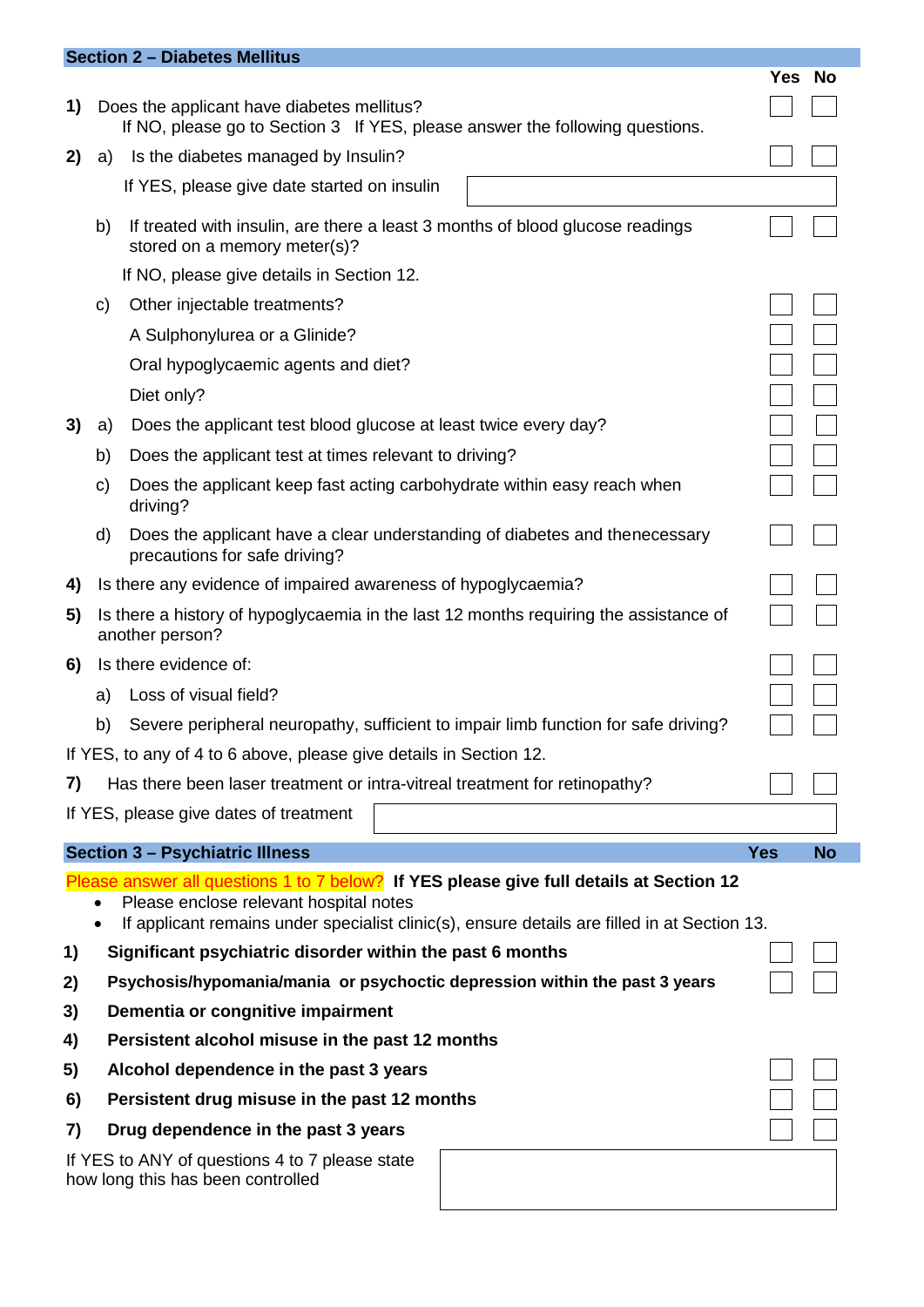| <b>Section 4 - Coronary Artery Disease</b><br>Yes                                         |                                                                                                                                                                                                                                  |            |           |
|-------------------------------------------------------------------------------------------|----------------------------------------------------------------------------------------------------------------------------------------------------------------------------------------------------------------------------------|------------|-----------|
| Is there a history of, or evidence of, coronary artery disease?<br>If NO, go to Section 5 |                                                                                                                                                                                                                                  |            | No        |
|                                                                                           | If YES, please answer all questions below and give details at Section 12.                                                                                                                                                        |            |           |
| 1)                                                                                        | Has the applicant suffered from angina?                                                                                                                                                                                          |            |           |
|                                                                                           | If YES, please give the date of last known attack                                                                                                                                                                                |            |           |
|                                                                                           |                                                                                                                                                                                                                                  |            |           |
| 2)                                                                                        | Acute coronary syndromes including myocardial infarction?                                                                                                                                                                        |            |           |
|                                                                                           | If YES, please give date                                                                                                                                                                                                         |            |           |
| 3)                                                                                        | Coronary angioplasty (P.C.I)?                                                                                                                                                                                                    |            |           |
|                                                                                           | If YES, please give most recent intervention                                                                                                                                                                                     |            |           |
| 4)                                                                                        | Coronary artery by-pass graft surgery?                                                                                                                                                                                           |            |           |
|                                                                                           | If YES, please give date                                                                                                                                                                                                         |            |           |
|                                                                                           |                                                                                                                                                                                                                                  |            |           |
|                                                                                           | Section 5 - Cardiac Arrhythmia                                                                                                                                                                                                   | <b>Yes</b> | <b>No</b> |
|                                                                                           | Is there a history of, or evidence of, cardiac arrhythmia?                                                                                                                                                                       |            |           |
|                                                                                           | If NO, go to Section 6                                                                                                                                                                                                           |            |           |
|                                                                                           | If YES, please answer all questions below and give details in Section 12.                                                                                                                                                        |            |           |
| 1)                                                                                        | Has there been a significant disturbance or cardiac rhythm? i.e. Sinoatrial disease,<br>significant atrio-ventricular conduction defect, atrial flutter/fibrillation, narrow or broad<br>complex tachycardia in the last 5 years |            |           |
| 2)                                                                                        | Has the arrhythmia been controlled satisfactorily for at least 3 months?                                                                                                                                                         |            |           |
| 3)                                                                                        | Has an ICD or biventricular pacemaker (CRST-D type) been implanted?                                                                                                                                                              |            |           |
| 4)                                                                                        | Has a pacemaker been implanted?                                                                                                                                                                                                  |            |           |
|                                                                                           | If YES:-                                                                                                                                                                                                                         |            |           |
| a)                                                                                        | Please supply date of implantation                                                                                                                                                                                               |            |           |
| b)                                                                                        | Is the applicant free of symptoms that caused the device to be fitted?                                                                                                                                                           |            |           |
| C)                                                                                        | Does the applicant attend a pacemaker clinic regularly?                                                                                                                                                                          |            |           |
| Section 6-Peripheral Arterial Disease (exc Buerger's Disease) Aortic Aneurysm/Dissection  |                                                                                                                                                                                                                                  |            |           |
|                                                                                           |                                                                                                                                                                                                                                  | Yes No     |           |
|                                                                                           | Is there a history or evidence of ANY of the following?                                                                                                                                                                          |            |           |
| If No, go to Section 7                                                                    |                                                                                                                                                                                                                                  |            |           |
|                                                                                           | If YES, please answer all questions below and give details in Section 12.                                                                                                                                                        |            |           |
| 1)                                                                                        | Peripheral arterial disease (excluding Buerger's disease)                                                                                                                                                                        |            |           |
| 2)                                                                                        | Does the applicant have claudication?                                                                                                                                                                                            |            |           |

If YES, how long in minutes can the applicant walk at a brisk pace before being symptom-limited?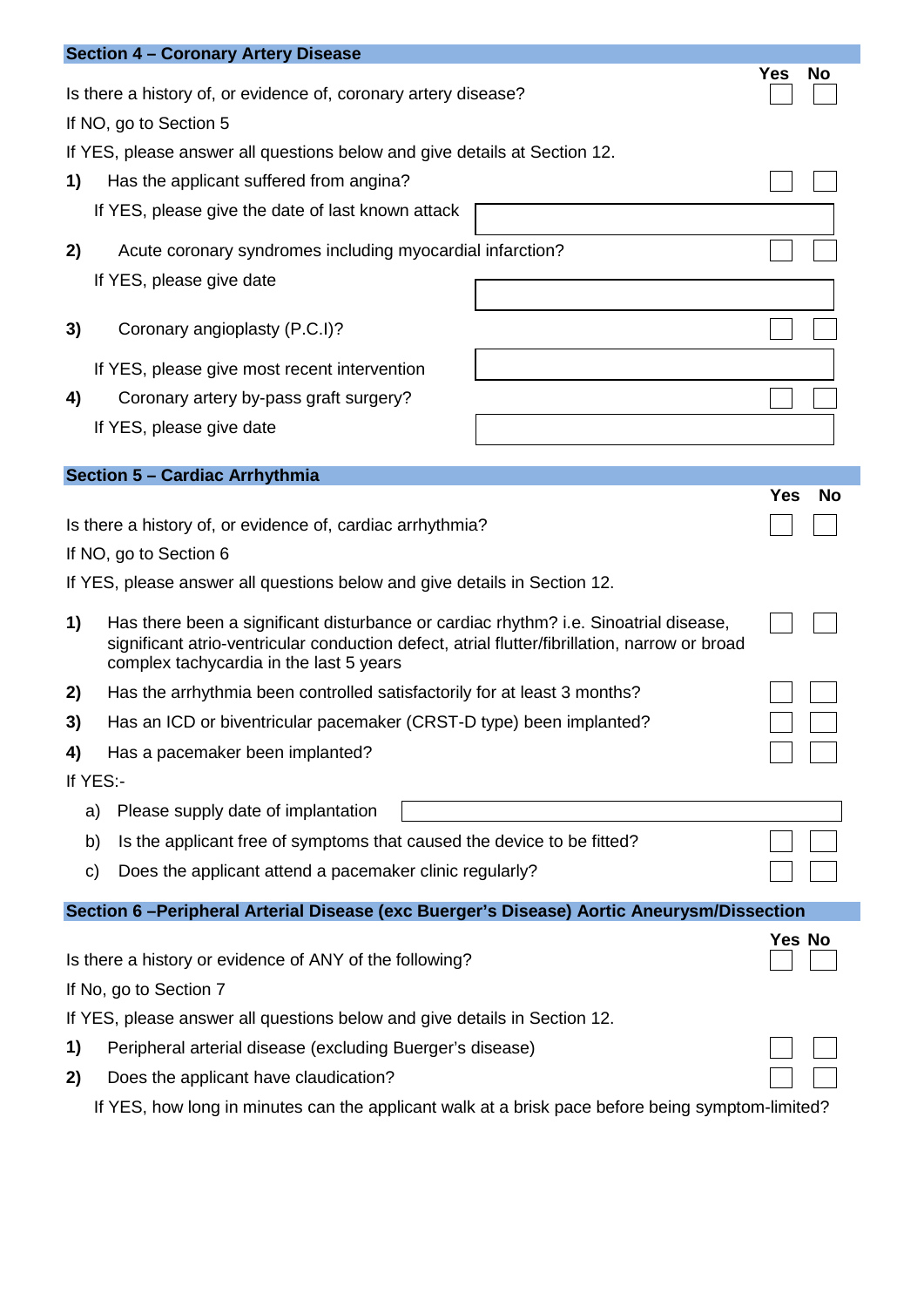| 3) | Aortic aneurysm                                                                                    |                         |
|----|----------------------------------------------------------------------------------------------------|-------------------------|
|    | If YES,                                                                                            |                         |
|    | Thoracic<br>Abdominal<br>Site of aneurysm:<br>a)                                                   |                         |
|    | Has it been repaired successfully?<br>b)                                                           |                         |
|    | Is the transverse diameter currently >5.5cm?<br>C)                                                 |                         |
|    | If NO, please provide latest measurement and date obtained<br>d)                                   |                         |
| 4) | Dissection of the aorta repaired successfully                                                      |                         |
| 5) | Is there a history of Marfan's disease?                                                            |                         |
|    | Section 7 - Valvular/Congenital Heart Disease                                                      | <b>Yes</b><br><b>No</b> |
|    | Is there a history of, or evidence of, valvular/congenital heart disease?                          |                         |
|    |                                                                                                    |                         |
|    | If NO, go to Section 8 - If YES, please answer all questions below and give details in Section 12. |                         |
| 1) | Is there a history of congenital heart disorder?                                                   | Yes<br>No               |
| 2) | Is there a history of heart valve disease?                                                         |                         |
| 3) | Is there any history of embolism? (not pulmonary embolism)                                         |                         |
| 4) | Does the applicant currently have significant symptoms?                                            |                         |
| 5) | Has there been any progression since the last licence application? (if relevant)                   |                         |
|    | <b>Section 8 - Cardiac Other</b>                                                                   | <b>Yes</b><br><b>No</b> |
|    | Does the applicant have a history of ANY of the following conditions:                              |                         |
|    | If NO, go to Section 9 If YES, please answer all questions below and give details in Section 12.   |                         |
|    | a history of, or evidence of, heart failure?<br>a)                                                 |                         |
|    | established cardiomyopathy?<br>b)                                                                  |                         |
|    | has a left ventricular assist device (LVAD) been implanted?<br>C)                                  |                         |
|    | d)<br>untreated atrial myxoma                                                                      |                         |
|    |                                                                                                    |                         |
|    | Section 9 – Cardiac Investigations - This section must be completed for all applicants             | <b>Yes</b><br><b>No</b> |
|    | Please answer questions 1 to 6 in this section                                                     |                         |
| 1) | Has a resting ECG been undertaken?<br>If YES, does it show:-                                       |                         |
|    | pathological Q waves<br>a)                                                                         |                         |
|    | left bundle branch block?<br>b)                                                                    |                         |
|    | right bundle branch block?<br>C)                                                                   |                         |
|    | If YES, to any of the above please provide further information at Section 12.                      |                         |
| 2) | Has an exercise ECG been undertaken (or planned)?                                                  |                         |
|    | If YES, please give date and details in Section 12.                                                |                         |
| 3) | Has an echocardiogram been undertaken (or planned)?                                                |                         |
|    | If YES, please give date and details in Section 12<br>a)                                           |                         |
|    | If undertaken, is/was the left ejection fraction greater than or equal to 40%<br>b)                |                         |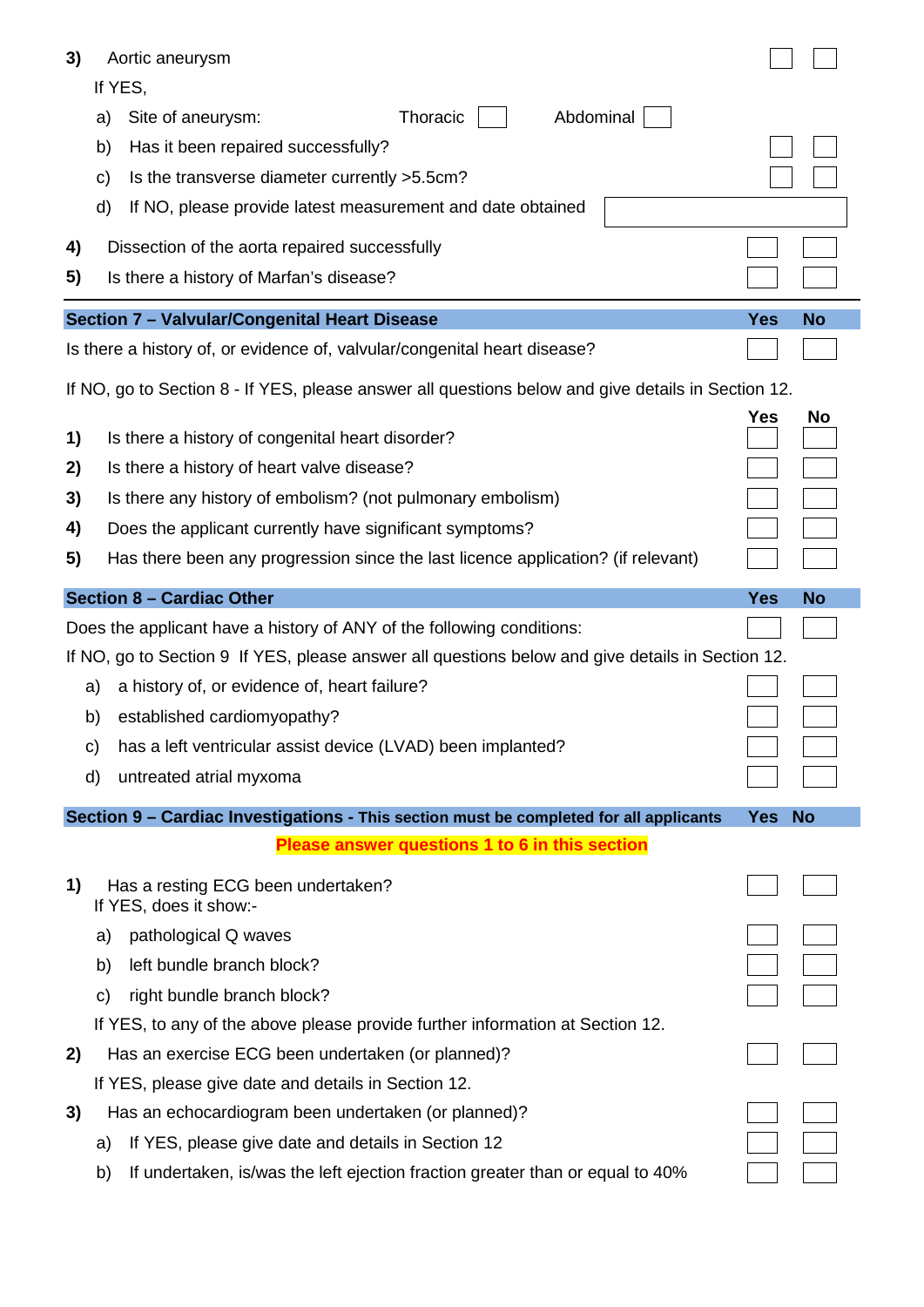| 4) | Has a coronary angiogram been undertaken (or planned)?                                                                            | <b>Yes</b> | No  |
|----|-----------------------------------------------------------------------------------------------------------------------------------|------------|-----|
|    | If YES, please give date and details in Section 12                                                                                |            |     |
| 5) | Has a 24 hour ECG tape been undertaken (or planned)?                                                                              |            |     |
|    | If YES, please give date and details in Section 12                                                                                |            |     |
| 6) | Has a myocardial perfusion scan or stress echo study been undertaken (or<br>planned)?                                             |            |     |
|    | If YES, please give date and details in Section 12                                                                                |            |     |
|    | <b>Section 10 - Blood Pressure</b>                                                                                                |            |     |
|    | Please answer questions 1 and 2 in this section                                                                                   |            |     |
| 1) | Please record today's blood pressure reading<br>(Anything above 180/100 disqualifies under DVSA Group 2 entitlement)              |            |     |
|    | Please provide three previous readings with dates, if available                                                                   |            |     |
|    | <b>Date</b><br><b>Reading</b>                                                                                                     |            |     |
|    |                                                                                                                                   |            |     |
|    |                                                                                                                                   |            |     |
|    |                                                                                                                                   |            |     |
| 2) | Is the applicant on anti-hypertensive treatment?                                                                                  |            |     |
|    | If Yes please give full details in Section 12                                                                                     |            |     |
|    | <b>Section 11 - General</b>                                                                                                       |            |     |
|    | Please answer All questions. If YES to any question please give full details in Section 12.                                       | Yes        | No  |
| 1) | Is there currently any functional impairment that is likely to affect control of the<br>vehicle?                                  |            |     |
| 2) | Is there a history of bronchogenic carcinoma or other malignant tumour with a<br>significant liability to metastasise cerebrally? |            |     |
| 3) | Is there any illness that may cause significant fatigue or cachexia that affect safe<br>driving?                                  |            |     |
| 4) | Is the applicant profoundly deaf?                                                                                                 |            |     |
|    | If YES, is the applicant able to communicate in the event of an emergency by<br>speech or by using a device, e.g. a textphone?    |            |     |
| 5) | Does the applicant have a history of liver disease of any origin?                                                                 |            |     |
| 6) | Is there a history of renal failure?                                                                                              |            |     |
| 7) | Is there a history of, or evidence of, obstructive sleep apnoea syndrome?<br>a)                                                   |            |     |
|    | Is there any other other medical condition causing excessive daytime<br>b)<br>sleepiness?                                         |            |     |
|    | If YES, please give diagnosis                                                                                                     |            |     |
|    | If YES, to 7a or b please give<br>Date of diagnosis<br>i)                                                                         |            |     |
|    | Is it controlled successfully?<br>ii)                                                                                             |            |     |
|    | If YES, please state treatement<br>iii)                                                                                           |            |     |
|    | Please state period of control<br>iv)                                                                                             |            |     |
|    | Date last seen by consultant<br>V)                                                                                                |            |     |
| 8) | Does the applicant have servere symptomatic respiratory disease causing                                                           | Yes        | No. |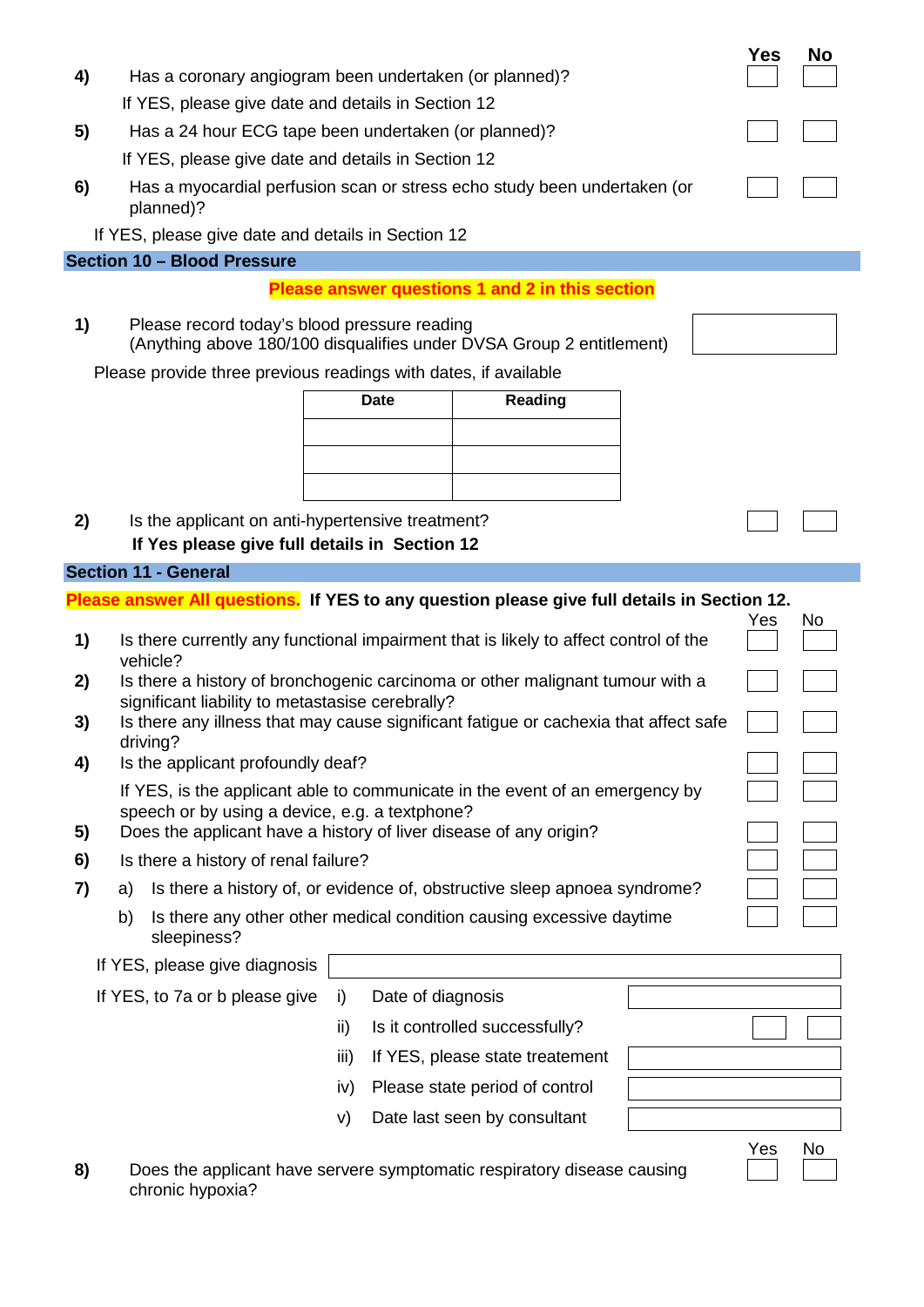| 9)  | Does any medication currently taken cause the applicant side effects that<br>could affect safe driving?<br>If YES, please provide details of medication and symptoms in Section 12. |     |     |
|-----|-------------------------------------------------------------------------------------------------------------------------------------------------------------------------------------|-----|-----|
| 10) | Does the applicant have an opthalmic condition?                                                                                                                                     | Yes | No. |

**11)** Does the applicant have any other medical conditions that could affect safe driving?

#### **Section 12 – Further Details**

Please forward copies of relevant notes. Please do not send any notes not related to fitness to drive

#### **Section 13 – Consultants' Details**

Details of type of specialist(s)/consultants, including address.

| Consultant In             | Consultant In             |
|---------------------------|---------------------------|
| Name                      | Name                      |
| Address                   | Address                   |
|                           |                           |
|                           |                           |
| Date of Last Appointment: | Date of Last Appointment: |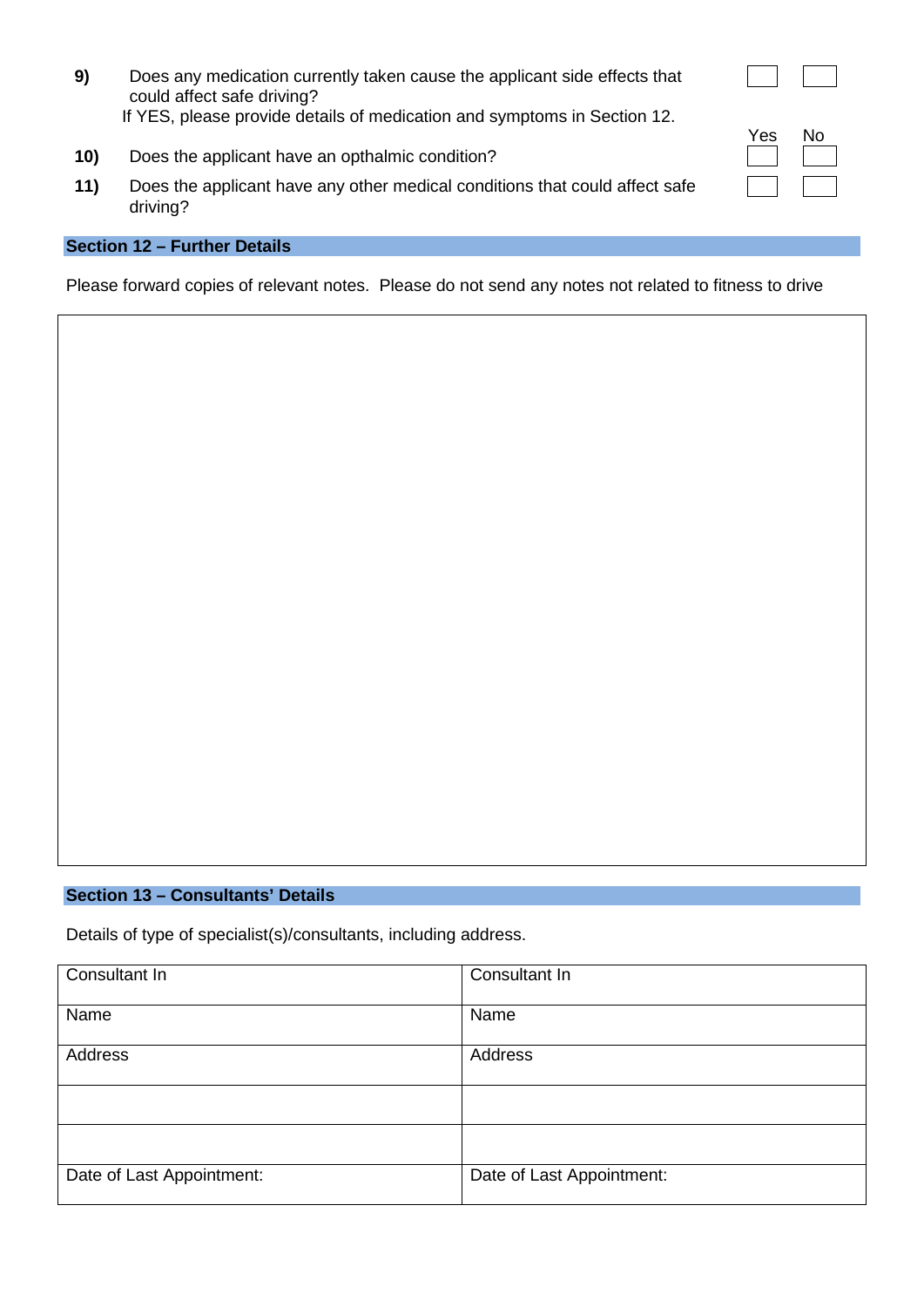### **Section 14 – Medication**

# Please provide details of all current medication (continue on a separate sheet if necessary)

| <b>Medication</b>         | <b>Dosage</b> |
|---------------------------|---------------|
|                           |               |
|                           |               |
| <b>Reason for taking:</b> |               |
| Possible side effects:    |               |

| <b>Medication</b>         | <b>Dosage</b> |
|---------------------------|---------------|
|                           |               |
|                           |               |
| <b>Reason for taking:</b> |               |
| Possible side effects:    |               |
|                           |               |

| <b>Medication</b>         | <b>Dosage</b> |
|---------------------------|---------------|
|                           |               |
|                           |               |
| <b>Reason for taking:</b> |               |
| Possible side effects:    |               |

| <b>Medication</b>         | <b>Dosage</b> |
|---------------------------|---------------|
|                           |               |
|                           |               |
| <b>Reason for taking:</b> |               |
|                           |               |
| Possible side effects:    |               |
|                           |               |

| <b>Medication</b>         | <b>Dosage</b> |
|---------------------------|---------------|
|                           |               |
|                           |               |
| <b>Reason for taking:</b> |               |
|                           |               |
| Possible side effects:    |               |
|                           |               |

| <b>Medication</b>             | <b>Dosage</b> |
|-------------------------------|---------------|
|                               |               |
|                               |               |
| <b>Reason for taking:</b>     |               |
| <b>Possible side effects:</b> |               |
|                               |               |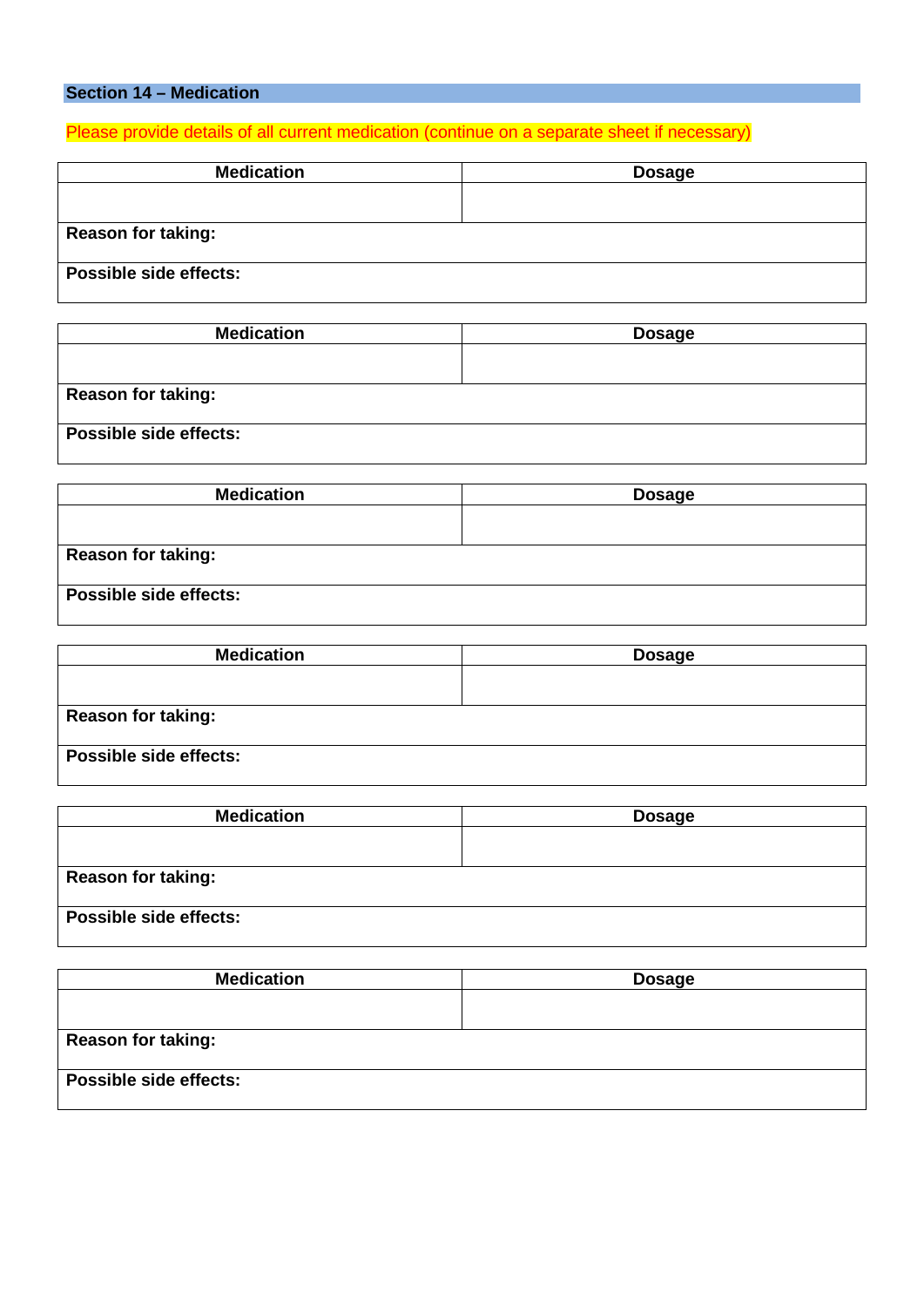#### **Applicant's Consent And Declaration**

| Applicant's Full Name:      |               |
|-----------------------------|---------------|
| <b>Applicant's Address:</b> |               |
|                             |               |
|                             |               |
| <b>Telephone Number</b>     | Date of Birth |

I authorise my Doctor and Specialist(s) to release reports to Richmondshire District Council about my medical condition.

I authorise Richmondshire District Council to divulge relevant medical information about me to Doctors and Specialists(s) as necessary in the course of medical enquiries into my fitness to drive.

I declare that I have checked the details I have given on the enclosed questionnaire and that to the best of my knowledge they are correct.

| <b>Signature of Applicant</b> |  |
|-------------------------------|--|
| Date                          |  |

#### **Note About Consent**

You will see that we have asked for your consent, not only for the release of medical reports from your doctors, but also that we might in turn, very occasionally release medical information to Doctors and Specialists, either because we wish you to be examined, and the doctors need to know the medical details, or because we require further information.